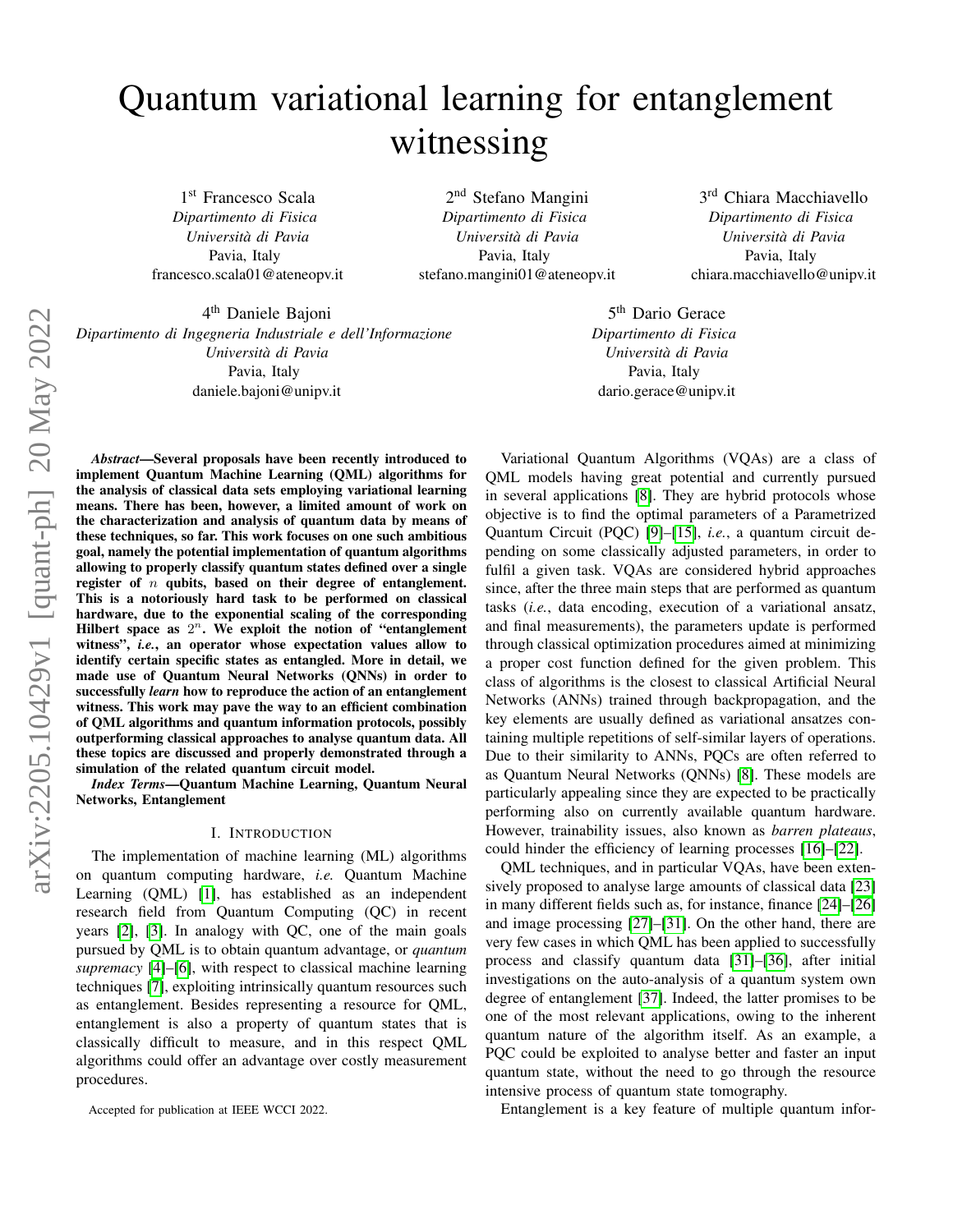mation protocols [\[38\]](#page-7-6)–[\[42\]](#page-7-7), such as dense coding, quantum teleportation, and quantum cryptography. Hence, the need for an efficient means of classifying entanglement has also been highlighted in some recent works, where classical ML techniques have been employed [\[43\]](#page-7-8)–[\[47\]](#page-7-9). In this work we address the use of QML techniques for entanglement detection. In particular, we analyse a class of quantum states widely employed in quantum computing, the *hypergraph states* [\[48\]](#page-7-10), [\[49\]](#page-7-11), exploiting the notion of *entanglement witness* [\[50\]](#page-7-12)–[\[53\]](#page-7-13). We show how to implement an entanglement witness and how to learn a witness thanks to the use of QNNs. The final outcome of this work is a quantum algorithm able to classify the entanglement of the input state, without any need to perform a measurement on the qubits encoding the state itself. With further improvements this result may pave the way to use of more general entangled states in quantum information protocols.

## II. THEORETICAL BACKGROUND AND METHODS

We hereby address the detection of *full multipartite* entanglement in hypergraph states by using QML techniques. We introduce the basic notions to allow the interpretation and understanding of results shown in the next section.

#### *A. Hypergraph states*

The starting point is the definition of the class of hypergraph quantum states [\[48\]](#page-7-10). One important feature of this class of quantum states is that it coincides with the set of Real Equally Weighted (REW) pure states which can be synthesized with the following state expression, when considering an  $n$  qubits state:

$$
|\psi_f\rangle = \frac{1}{\sqrt{2^n}} \sum_{x=0}^{2^n - 1} (-1)^{f(x)} |x\rangle
$$

where  $|x\rangle$  are the computational basis states, while  $f(x)$  is a Boolean function  $f: \{0,1\}^n \to \{0,1\}$ . The total number of different possible REW states is  $2^{2^n}$ , since the action of the function  $f$  uniquely defines each state determining which sign goes in front of each component of the computational basis. This tells us that even the hypergraph states set has a dimension of  $2^{2^n}$ . The procedure to prepare a hypergraph state makes use of a *hypergraph states generation subroutine* (HSGS), first introduced in [\[48\]](#page-7-10), and later used in Python code to run a quantum perceptron on quantum hardware [\[27\]](#page-7-2).

The Hilbert space dimension of REW states grows exponentially with the number of qubits, which implies that it is composed of either states that are entangled at different levels or fully separable states. We focus on the case of 3 qubits REW states since in that case the set of states is large enough to have different degrees of entanglement, but its dimension allows us to run the algorithm on quantum computing simulators.

#### *B. Multipartite entanglement*

The goal of this work is to investigate *multipartite* entanglement, *i.e.*, entanglement shared between more than two qubits, defined as [\[42\]](#page-7-7):

*Definition 1:* An *n* parties pure state  $|\psi\rangle \in \mathcal{H} = \mathcal{H}_A \otimes$  $\mathcal{H}_B \otimes ... \otimes \mathcal{H}_N$  is *fully separable* iff it can be written in the following form

$$
|\psi\rangle = |a\rangle \otimes |b\rangle \otimes ... \otimes |n\rangle \quad .
$$

It is *k-separable* with respect to a specific partition, iff

$$
|\psi\rangle = |\alpha\rangle \otimes |\beta\rangle \otimes ... \otimes |k\rangle \quad ,
$$

where we have k subsystems with dimensions  $d_{\alpha}, d_{\beta}, ..., d_{k}$ . It is *bi-separable* with respect to a specific partition, iff  $k = 2$ , *i.e.*

$$
|\psi\rangle = |A\rangle \otimes |B\rangle \quad ,
$$

where  $|A\rangle$  is an m parties state and  $|B\rangle$  is an  $n - m$  parties state. The state  $|\psi\rangle$  is called *fully entangled* (or n-party entangled) if and only if it is not bi-separable with respect to *any* bipartition.

We now give the definition of the specific measure of multipartite entanglement that we are going to use in the following to classify the hypergraph states [\[49\]](#page-7-11):

*Definition 2:* Let  $|\psi_n\rangle \in \mathcal{H}_n$  be the pure state of a composite quantum system composed of  $n$  subsystems. Let  $AB$  be a possible bipartition of the *n* subsystems with  $A = 1, 2, ..., k$ and  $B = k + 1, \ldots, n$  for some  $1 \leq k \leq n$ . We define the measure of multipartite entanglement of the state as:

<span id="page-1-0"></span>
$$
E(|\psi_n\rangle) := \min_{AB} E^{AB}(|\psi_n\rangle) =
$$
  
= 1 - \max\_{|\phi\rangle\_A |\phi\rangle\_B, AB} |\langle \phi|\_A \langle \phi|\_B \psi\_n \rangle|^2 = (1)  
= 1 - \alpha(|\psi\_n\rangle)

where the min is taken with respect to all possible bipartitions AB, the max is taken over all the possible biseparable states  $|\phi_k\rangle_A$ ,  $|\phi_{n-k}\rangle_B$ .

The values of the entanglement measure defined in [\(1\)](#page-1-0) range from 0 (separable state) to 0.5 (maximally entangled state). In our case study with 3 qubits, there are 256 different states with only 64 of them being bi-separable. The remaining 192 are entangled, where 64 have maximal degree of multipartite entanglement and 128 with entanglement equal to 0.25, as can be verified by the direct application of [\(1\)](#page-1-0) to the whole set of REW states of 3 qubits.

#### *C. Entanglement witness*

In order to detect entangled states, described in general by a density matrix ρ, we exploit the notion of *entanglement witness*, defined as follows [\[50\]](#page-7-12)–[\[52\]](#page-7-14):

*Definition 3:* An observable, or Hermitian operator, W is called an *entanglement witness* (or witness), if

$$
\text{Tr}[W\rho_s] \ge 0 \quad \forall \rho_s \text{ separable},
$$
  

$$
\text{Tr}[W\rho_e] < 0 \quad \text{for at least one entangled } \rho_e
$$

holds. Thus, the condition  $Tr[W \rho] < 0$  is sufficient, but not necessary, for the state  $\rho$  to be entangled.

The definition of the entanglement witness has a very specific geometrical meaning that also gives an intuitive notion of what it does. As a matter of fact, the set of states  $\rho$  such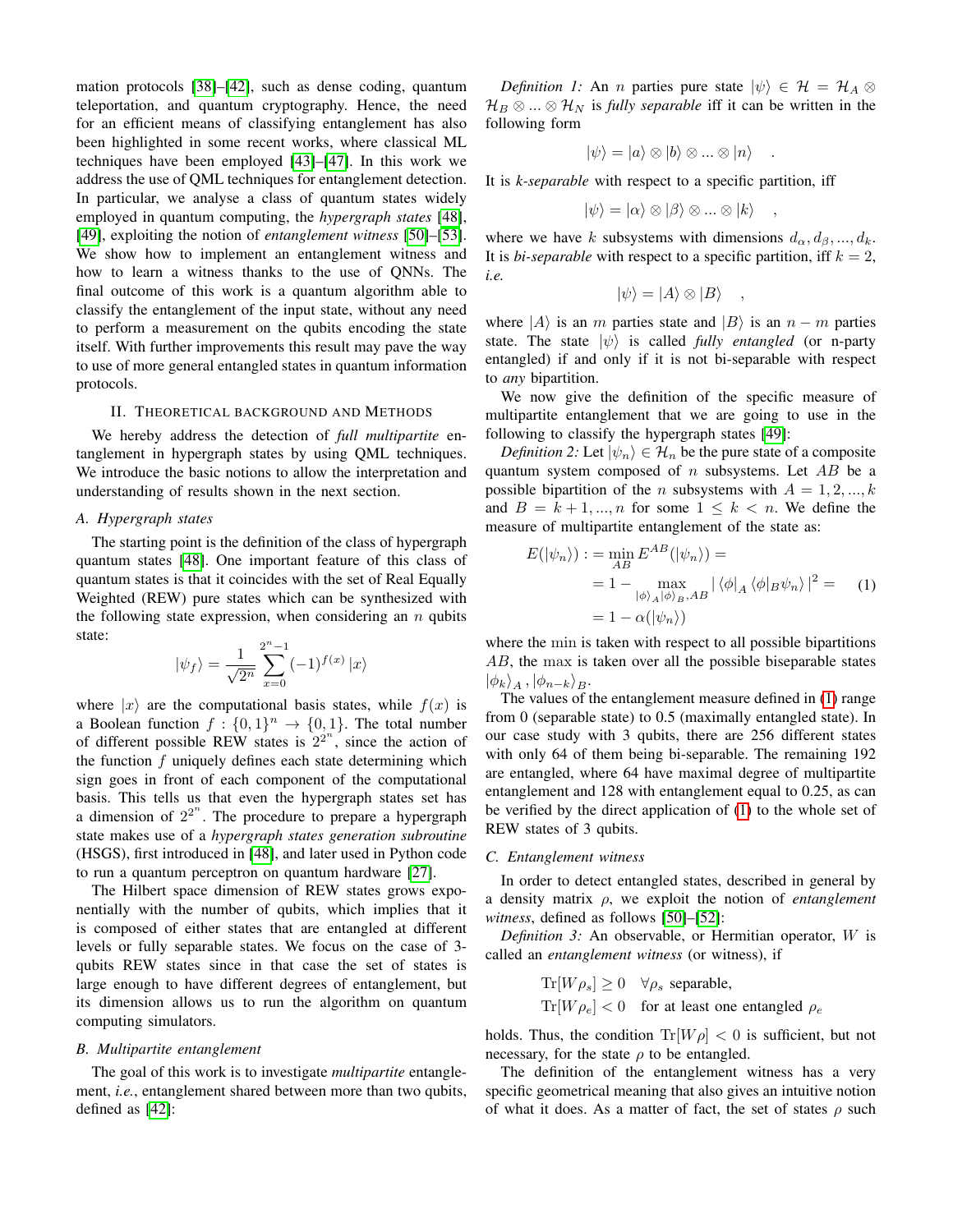

<span id="page-2-0"></span>Fig. 1. Conceptual representation of the convex hypergraph states space, highlighting the distinction between entangled and separable states, and defining the hyperplane (red) determined by the entanglement witness. On the right side of the hyperplane, the witness selects the states that it recognises as entangled (*i.e.*,  $Tr[W \rho] < 0$ ), on the left side all the others  $(Tr[W \rho] \ge 0)$ .

that  $Tr[W \rho] = 0$  defines an hyperplane in the states space. This hyperplane divides the space in two parts: the first, in which  $Tr[W \rho] < 0$ , contains only entangled states, while in the other, where  $\text{Tr}[W \rho] \geq 0$ , lies the whole set of separable states together with some entangled states, see Fig. [1.](#page-2-0) We say that the entangled states that are in the former side are the ones detected by the witness.

In particular, we refer to a specific kind of entanglement witness that uses a reference entangled state to classify as entangled some other states in the neighborhood of the first one [\[52\]](#page-7-14). The intuition behind this type of witness is that states close to an entangled state must also be entangled. This class is then called *projective*, since it is made of operators in the form:

$$
W = \alpha(|H\rangle)\mathbb{I} - |H\rangle\langle H| \tag{2}
$$

where  $|H\rangle\langle H|$  is the projector over the state of reference,  $|H\rangle$ , and  $\alpha(|H\rangle)$  is the same coefficient that we have in [\(1\)](#page-1-0). By the linearity of the trace and the fact that  $\text{Tr}[\rho] = 1$  for every density matrix  $\rho$ , we can write it as

$$
\operatorname{Tr}[\rho W] = \operatorname{Tr}[\rho(\alpha(|H\rangle)\mathbb{I} - |H\rangle\langle H|)] =
$$
  
= \alpha(|H\rangle) - \operatorname{Tr}[\rho|H\rangle\langle H|] . (3)

<span id="page-2-1"></span>Hence, the computation of the entanglement witness is reduced to calculating the overlap between the states  $\rho$  and  $|H\rangle\langle H|$ , in addition to the calculation of the coefficient  $\alpha(|H\rangle)$ . More specifically, the quantity  $\text{Tr}[\rho|H\rangle\langle H|] =$  $\langle H | \rho | H \rangle$  defines the fidelity between the states  $|H\rangle$  and  $\rho$ ; if this fidelity exceeds the critical value set by the coefficient  $\alpha$ , then the expectation value of the witness will be negative and the state  $\rho$  must be entangled.

Our objective in this work is to detect with high fidelity a subset of the entangled hypergraph states defined over 3 qubits. In order to achieve this goal we need to be able to compute  $\alpha(|H\rangle)$  and the fidelity between an input state and the reference one. For what concerns the calculation of the coefficients, we can avoid to compute the overlap of our states with all the possible biseparable states of a fixed bipartion AB since this is equal to [\[53\]](#page-7-13)

$$
\alpha^{AB}(|\psi\rangle) = \max_{k=1,\dots,R} s_k^{AB}(|\psi\rangle)^2 \tag{4}
$$

where  $s_k^{AB}$  are the Schmidt coefficients, and R is the Schmidt rank. On the other hand, the calculation of the overlap between two REW states can be performed, *e.g.*, by giving an hypergraph state as an input to the Quantum Perceptron presented in [\[27\]](#page-7-2), where a fixed hypergraph state of reference is encoded. More in detail, if the input is a state  $|\psi_{in}\rangle = U_{i_{in}} |0\rangle^{\otimes n}$ , the overlap is calculated by further operating the quantum register with a unitary  $U_{w_H}$  corresponding to the reference state  $|H\rangle = U_{iH} |0\rangle^{\otimes n}$ . Since by definition  $U_{w_H} |H\rangle = |1\rangle^{\otimes n}$ ,  $U_{w_H}$  only differs from  $U_{i_H}^{\dagger}$  by an  $X^{\otimes n}$ gate and so the second part of [\(3\)](#page-2-1) becomes:

$$
\text{Tr}[\rho |H\rangle \langle H|] = \text{Tr}[\ket{\psi_{in}} \langle \psi_{in} | |H\rangle \langle H|] = |\langle H | \psi_{in} \rangle|^2 =
$$
  
\n
$$
= |\langle 0 |^{\otimes n} U_{i_H}^{\dagger} U_{i_{in}} |0\rangle^{\otimes n}|^2 =
$$
  
\n
$$
= |\langle 1 |^{\otimes n} U_{w_H} U_{i_{in}} |0\rangle^{\otimes n}|^2.
$$
 (5)

We measure the overlap by only measuring an ancillary qubit, where the outcome of the computation is transferred thanks to a multi-controlled  $X$  gate. In the end, the classification is performed by checking whether the value of the overlap does exceed the threshold set by  $\alpha(|H\rangle)$  or not.

# <span id="page-2-2"></span>III. VARIATIONAL LEARNING OF AN ENTANGLEMENT **WITNESS**

Here we briefly outline how to implement a projective entanglement witness using a single artificial neuron simulated through a quantum circuit model. After introducing how to exactly determine an entanglement witness, we now define a procedure on how to approximate its action with the use of a variational quantum perceptron obtained with a PQC [\[11\]](#page-6-12). The first and most straightforward way is to train the variational model so as to maximize the fidelity with the state used to implement the desired projective witness, just following the steps reported in [\[11\]](#page-6-12). On one hand, this PQC could be used as a witness itself since it perfectly mimics the action of a  $U_{w_H}$ , on the other hand we are not satisfied with the assigned learning task since it does not force the algorithm to try to "understand" what entanglement is. More in detail, we would like to give the VQA a supervised learning task and see if it is able to discriminate between entangled and separable states, just like an entanglement witness does. In order to do this, we first implement a *known* witness giving at the input states labeled with 1 only if they are recognised as entangled from the "real" witness and 0 otherwise. Then, we want to check if VQAs are able to outperform the witnesses seen so far by detecting more (or at least more maximally entangled) states. To fulfil this goal we label the states with 1 if they are entangled and 0 if they are separable, meaning that we want to learn an *unknown* witness.

An example of quantum circuit implementing the state encoding and our variational model is shown in Fig. [2.](#page-3-0) We can retrieve if a state is on one side of the hyperplane or the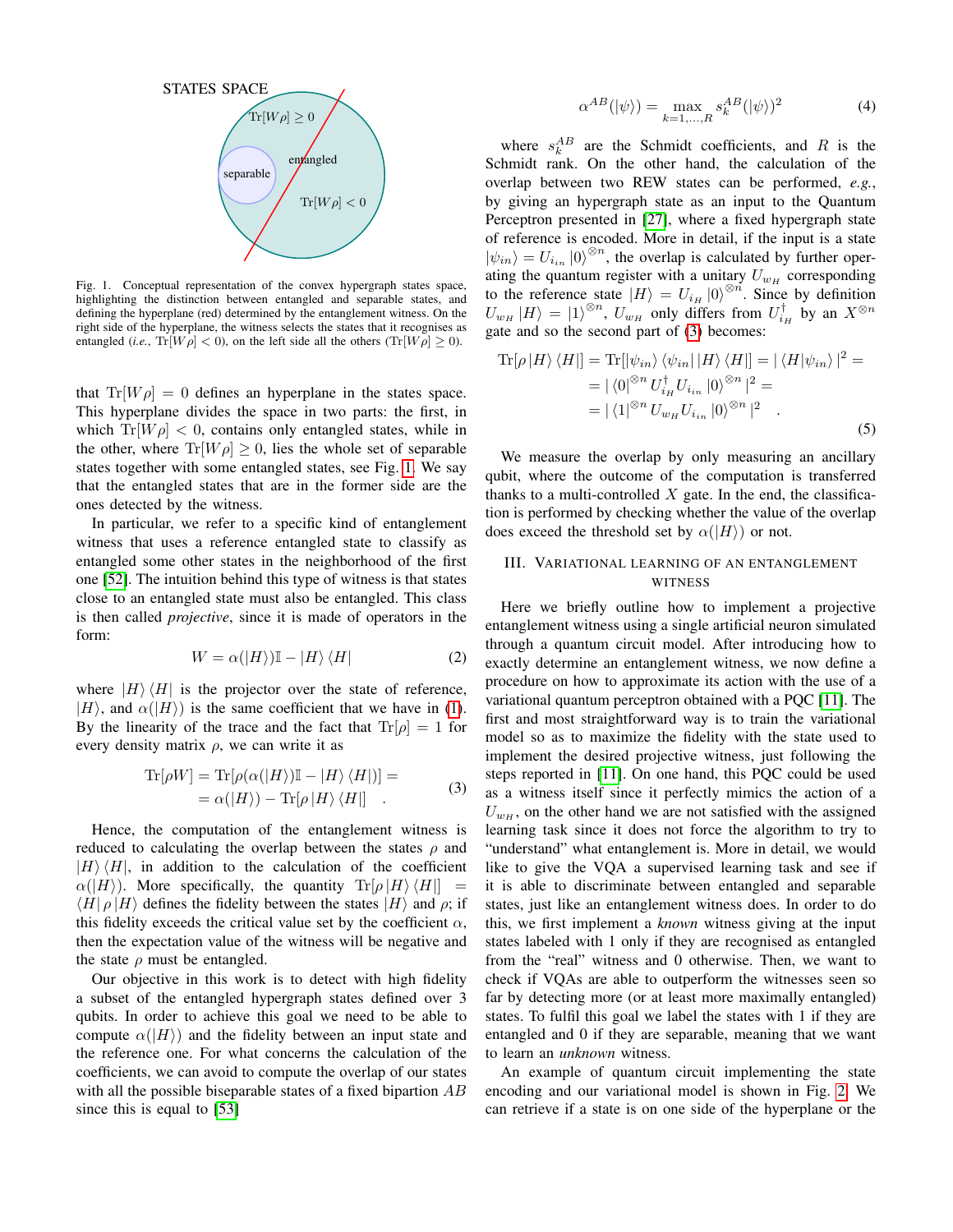

<span id="page-3-0"></span>Fig. 2. Quantum circuit representation of the encoding of the string [0, 0, 0, 0, 1, 1, 1, 1] followed by our variational ansatz made of CNOT gates and  $R_y$ rotations initialized with random angles  $\theta_i$ . The result of the computation is then transferred to the ancilla qubit thanks to a multi-controlled NOT gate.

other by measuring the ancillary qubit. We check whenever the ancilla is in state  $|1\rangle$ , meaning that the state of the quantum register of interest is  $|111\rangle$ . The ratio between the number of times that this happens and the total number of times we execute the circuit gives an estimate of  $\text{Tr}[\rho |V(\theta)\rangle \langle V(\theta)|]$ , where  $V(\theta)$  is the unitary operation performed by the variational part of the circuit.

In order to reach the optimal values of the parameters defining the PQC, VQAs need a cost function to be minimized through the use of an optimizer. We choose COBYLA [\[54\]](#page-7-15) as our classical optimizer. This is a gradient-free optimization algorithm that creates a region with  $N + 1$  vertices (polytope) in the parameters space on which the cost function is evaluated, N being the number of variational parameters. The optimal point is found by progressively reducing the size of the region.

The choice for a good cost function is crucial to achieve optimal performances. The classification performed by an entanglement witness is non trivial because it defines a hyperplane that leaves on one side some entangled states and on the other side *all* the separable states together with the remaining entangled states. In this light, our goal is to classify states with respect to their degree of entanglement, without making *any* mistake on separable states, while trying to maximize the number of recognised entangled states. Here we stress that the requirement to perfectly classify the separable states is stronger than the need of maximizing the detected entangled one. In other words, we can say that the learning goal is to move our hyperplane as close as possible to the convex set of separable states without crossing it and leaving on the other side as many entangled states as we can. This is schematically summarized in Fig. [3.](#page-3-1)

In order to fully understand what we just introduced, we need to present two different quantities that will be fundamental in the following: *Precision* and *Recall*. Precision indicates the portion of true positive with respect to all the data classified as positive, for this reason it is also called Positive Predictive Value (PPV), while the Recall is the ratio between true positives and the number of data belonging to the positive class, and it is also called True Positive Rate (TPR)



<span id="page-3-1"></span>Fig. 3. Schematic representation of the convex states space, highlighting the distinction between entangled (violet) and separable (orange) states, with the hyperplane (red) defined by the entanglement witness. On the right side of the hyperplane, the witness leaves the states that it recognises as entangled, on the left side all the others. The learning goal is to move our hyperplane as close as possible to the convex set of separable states without crossing it, thus leaving on the other side as many entangled states as possible.

or sensitivity [\[55\]](#page-7-16):

$$
Precision = \frac{tp}{tp + fp} \qquad , \qquad Recall = \frac{tp}{tp + fn} \qquad . \tag{6}
$$

Applying these concepts to our problem, a Precision value of 1 means that we are correctly classifying as entangled at least one state, and still not crossing the set of separable states; while maximizing the Recall allows closing the gap between the hyperplane and that set. Since we cannot allow *any* cut of the separable states set by the hyperplane, while we can accept to have fewer detected entangled states, we would like to assign different weights to Precision and Recall so as to give some priority to the first one of the two. This requirement is perfectly fulfilled by the  $F_\beta$ -score [\[55\]](#page-7-16):

$$
F_{\beta} = (1 + \beta^2) \cdot \frac{\text{Precision} \cdot \text{Recall}}{\beta^2 \cdot \text{Precision} + \text{Recall}} \tag{7}
$$

where  $\beta$  is chosen such that Recall is considered  $\beta$ -times as important as Precision. Since we want to put emphasis on Precision we will have  $0 < \beta < 1$ .

The task of reproducing a *known* witness should be achievable in a relatively simple way, since our problem is to find a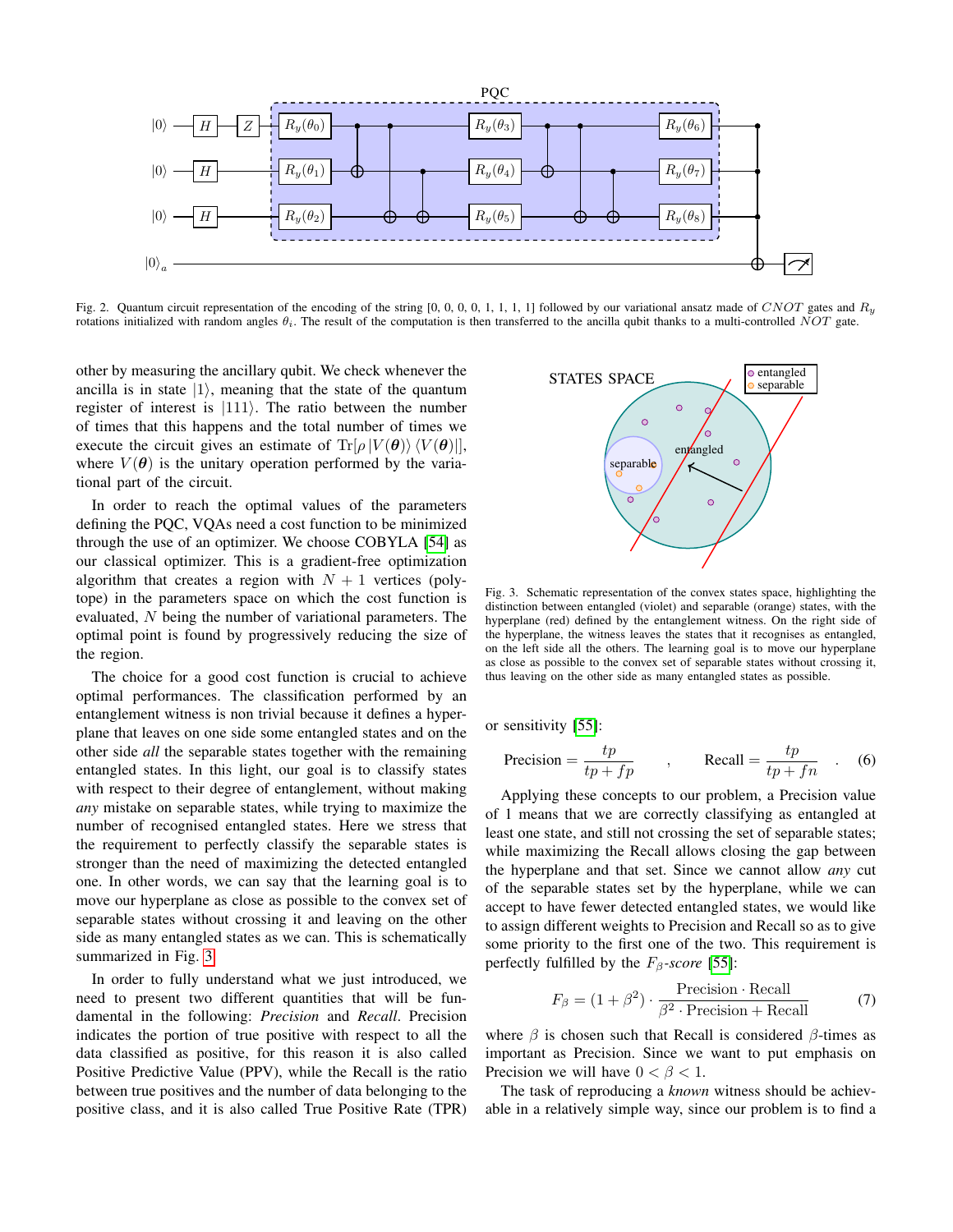

<span id="page-4-0"></span>Fig. 4. The picture shows a simplified chart in which the states had been colored with violet if they must be recognised as entangled by the witness and colored with orange if they must be classified as "other". The second class contains both entangled and separable states.

hyperplane that divides the points labeled as entangled from the "other", as represented in Fig. [4.](#page-4-0) In other words, the classification problem is a linear one in the states space and we already know that a solution does exist.

This said, in this particular case our goal can be reduced to maximize the number of correctly classified states, as commonly done in ML problems. So, instead of the  $F_\beta$ -score we choose a widespread cost function, the *cross entropy*. The latter is a measure of the divergence between the labels  $(y_i)$ and the predicted probabilities  $(p_i)$ ,

cross entropy = 
$$
-\sum_{i=0}^{m-1} y_i \log p_i + (1 - y_i) \log(1 - p_i)
$$
 (8)

where  $m$  is the number of data samples. We leave the use of the  $F_\beta$ -score as a cost function for the learning of an *unknown* witness, given that it encodes the problem of optimizing the position of the hyperplane.

The values of the parameters for the learning process are randomly initialized. Being aware of how the optimizer operates and of the fact that the optimization problem we are facing is full of local minima, we decided to iterate the algorithm with random starting points or with a local minimum as starting point, whenever an interesting one is found. We define as "interesting" points those that return values of the cost below a certain threshold. This intuition is dictated by the fact that, most often, local minima could be close to each other in the parameters space, and one expects that the global ones would be as well.

#### IV. RESULTS AND DISCUSSION

Here we provide the results obtained by numerical simulations of the PQCs introduced in the previous section. In particular, we compare the learning of entanglement witness with exact results, showing very good performances of our hybrid quantum/classical algorithm. All these results were obtained by using the *qasm simulator* of Qiskit [\[56\]](#page-7-17).

## *A. Exact witness computation*

Among all the 3-qubits hypergraph entangled states we choose a state of reference that has the maximum degree of



<span id="page-4-1"></span>Fig. 5. Bar chart showing the quantum perceptron activation, with respect to the threshold equal to  $\alpha(|H\rangle)$ , for both the entangled (light blue) and the separable (orange) states. These results are obtained when taking the maximally entangled reference state corresponding to the string [0, 0, 0, 0, 0, 1, 1, 0].

entanglement. This particular choice is aimed at pursuing the detection of entangled states with a high degree of entanglement. Once the state is selected, as a first step we can compute  $\alpha(|H\rangle)$ , and then perform the computation of  $\text{Tr}[\rho|H\rangle\langle H|]$ with the quantum perceptron for every possible REW state,  $\rho$ .

The bar chart in Fig. [5](#page-4-1) shows the activations of the quantum neuron implementing the witness with threshold set by  $\alpha(|H\rangle)$  for a fixed maximally entangled state of reference  $|H\rangle$  of 3 qubits. The witness efficiently recognises 18 states as entangled out of the 192 3-qubits hypergraph entangled states. The two highest spikes correspond to the states  $|H\rangle$ itself and the state that differs from  $|H\rangle$  by an overall phase of  $e^{i\pi}$ . This is due to the fact that the perceptron activation is invariant to an overall sign change [\[27\]](#page-7-2). As a consequence, the activation scheme is symmetric. We will call states differing from a global minus sign "complementary".

Apart from the state  $|H\rangle$  itself and its complementary counterpart, all the other states found have a degree of entanglement equal to 0.25. This happens independently of the particular maximally entangled state of reference. Hence, in our case the exact witness does not to identify maximally entangled states, except for the reference one.

#### *B. Learning of a known witness*

After establishing that an exact computation of the projective entanglement witness is possible, we would like to approximate its action by using a VQA with the ansatz presented in Sec. [III.](#page-2-2) In essence, we aim at performing a supervised QML task allowing to learn a known witness, meaning that the VQA is able to classify certain selected hypergraph states as entangled.

The model is trained using a set of reduced dimension in order to have manageable learning times, since we are working with classical computers simulating the behaviour of truly quantum systems. In particular, we include all the states that must be certainly classified as entangled by the witness (labeled with 1), then we take half of the remaining entangled states (which must lie on the other side of the hyperplane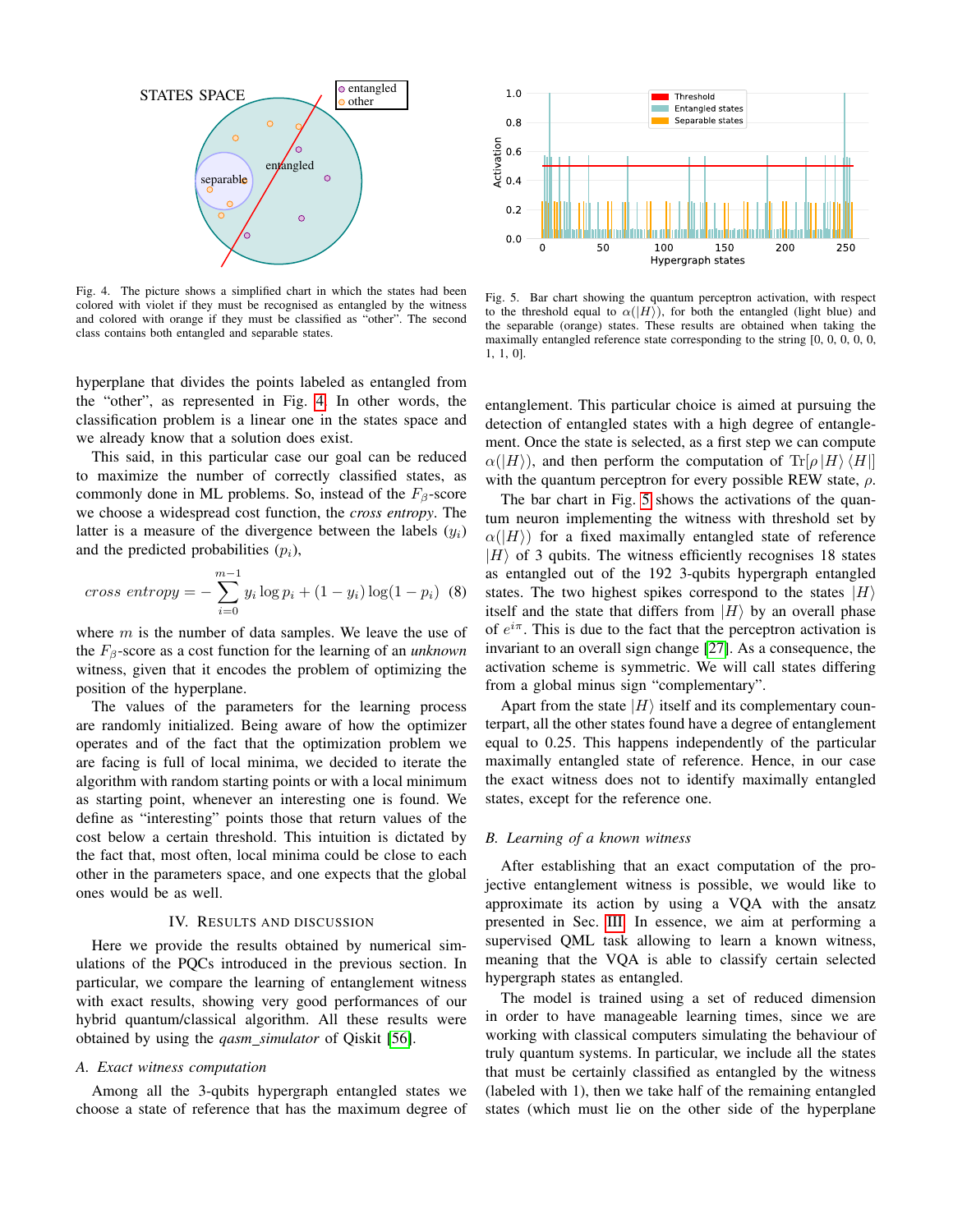defined by the witness),<sup>[1](#page-5-0)</sup> and we label with 0 a subset of 60% of these and a further half of the separable states. It is important to point out that we shuffle the data so as to avoid any possible learning pattern in the general structure of the data set.

Once the states set is ready, we need to fix the hyperparameters of the variational model. The first one is the number of layers of the circuit, which we have fixed to 2, in order to reduce the complexity and try to avoid the occurrence of barren plateaus [\[16\]](#page-6-9). We set the threshold value to 0.5, since we want to emulate the classification performed by a projective entanglement witness with a maximally entangled state as a reference. If the threshold is exceeded by the activation value of our PQC, then the state is certainly entangled, otherwise we do not know.

As expected, for all the 64 possible maximally entangled states of reference the VQA learns optimal values for the parameters, enabling the PQC to perform an entanglement detection of all the 18 entangled states with activation values of the quantum perceptron close to the ones provided by the true witness (see Fig. [5\)](#page-4-1). More in detail, one finds that the average cross entropy, between the exact activations and the ones obtained with the learnt witness, is equal to  $0.26926 \pm 5.8 \cdot 10^{-4}$ .

## *C. Learning of an unknown witness*

Our ultimate goal is now to explore the full learning capabilities of the VQA. More in detail, we would like to see whether or not the PQC can implement an unknown entanglement witness that can (in some way) perform a better classification than the previous one. For this reason, here we build a witness without giving any extra information about which entangled states have to be recognised. We assign label 1 to all the entangled states and label 0 to the separable ones. Then, we take the 60% of the entangled states and 90% of the separable ones as a training set<sup>[2](#page-5-1)</sup>.

As anticipated in the previous section, we will make use of the  $F_\beta$ -score in order to construct a cost function that is "problem-inspired". As a matter of fact, given that we want to learn an unknown witness, using as a cost function the cross entropy could be dangerous since it does not favor Precision over Recall and this in principle could lead our witness to classify a separable state as entangled, which is exactly what we do not want. Since we would rather have a minimization problem, we take as a cost function  $C = 1 - F_{\beta}$ . The last hyperparameter to be fixed is  $\beta$ , and we choose it to be 1/30. This allows to have very low values of the cost function whenever we have Precision equal to 1 whatever the value of Recall is and far higher values of the cost function if Precision is less than 1. Once we have Precision equal to one the small changes of value of the cost function due to the Recall still allows the minimization.

<span id="page-5-2"></span>TABLE I UNKNOWN WITNESS METRICS FOR TRAIN AND TEST IN OUR CASE STUDY.



<span id="page-5-3"></span>Fig. 6. Bar chart showing the activations of the variational perceptron, with the found optimal parameters allowing to implement an unknown witness, with respect to the threshold equal to 0.5. Only half of the states is shown, since the activations are symmetric.

After the learning procedure, the PQC is able to efficiently identify entangled hypergraph states of 3 qubits. This is demonstrated by our case study with the fixed random seed, in which 6 entangled states out of the 57 given in the train set are detected and the variational witness does not make any mistake on the separable states, confirming that our choice of the cost function was appropriate. Moreover, our model seems to have generalization capabilities, since when applied to the test set it is able to detect one more entangled state (and its complementary state), and it is still able to correctly classify separable states (see Tab. [I](#page-5-2) and Fig.  $6)^3$  $6)^3$ .

The most relevant result obtained with this learning procedure is that our variational witness does recognise *maximally entangled* states, which the projective witness built using a reference entangled hypergraph state was not able to do. This is a remarkable achievement since most quantum information protocols need maximally entangled states. More in detail, the PQC identifies a total of six maximally entangled states (two in the training set and one in the test set, plus their complementary counterpart). We would also like to emphasize that there is no activation equal to 1, as one can see from Fig. [6,](#page-5-3) meaning that our PQC is implementing a hyperplane corresponding to an unknown reference state that is not part of the REW states set.

Even if the entangled states recognised by the learnt unknown witness are less than the ones detected by the known one, we highlight that our algorithm allows to detect also maximally entangled states whereas the exact witness implementation fails to do that with all 64 possible maximally entangled states of reference.

<span id="page-5-0"></span><sup>&</sup>lt;sup>1</sup>Here we use only half of the states since we know that the perceptron activates in the same way for states differing from a global minus sign.

<span id="page-5-1"></span> $2$ Even in this case, to reduce the computational cost of the learning, we use only half of the states exploiting the symmetry invariance. Then the test set contains also all the complementary states of the training set.

<span id="page-5-4"></span><sup>&</sup>lt;sup>3</sup>Since the initialization of the parameters is random and the number of iterations can be varied, one may in general obtain slightly different metrics values with respect to the particular case study reported.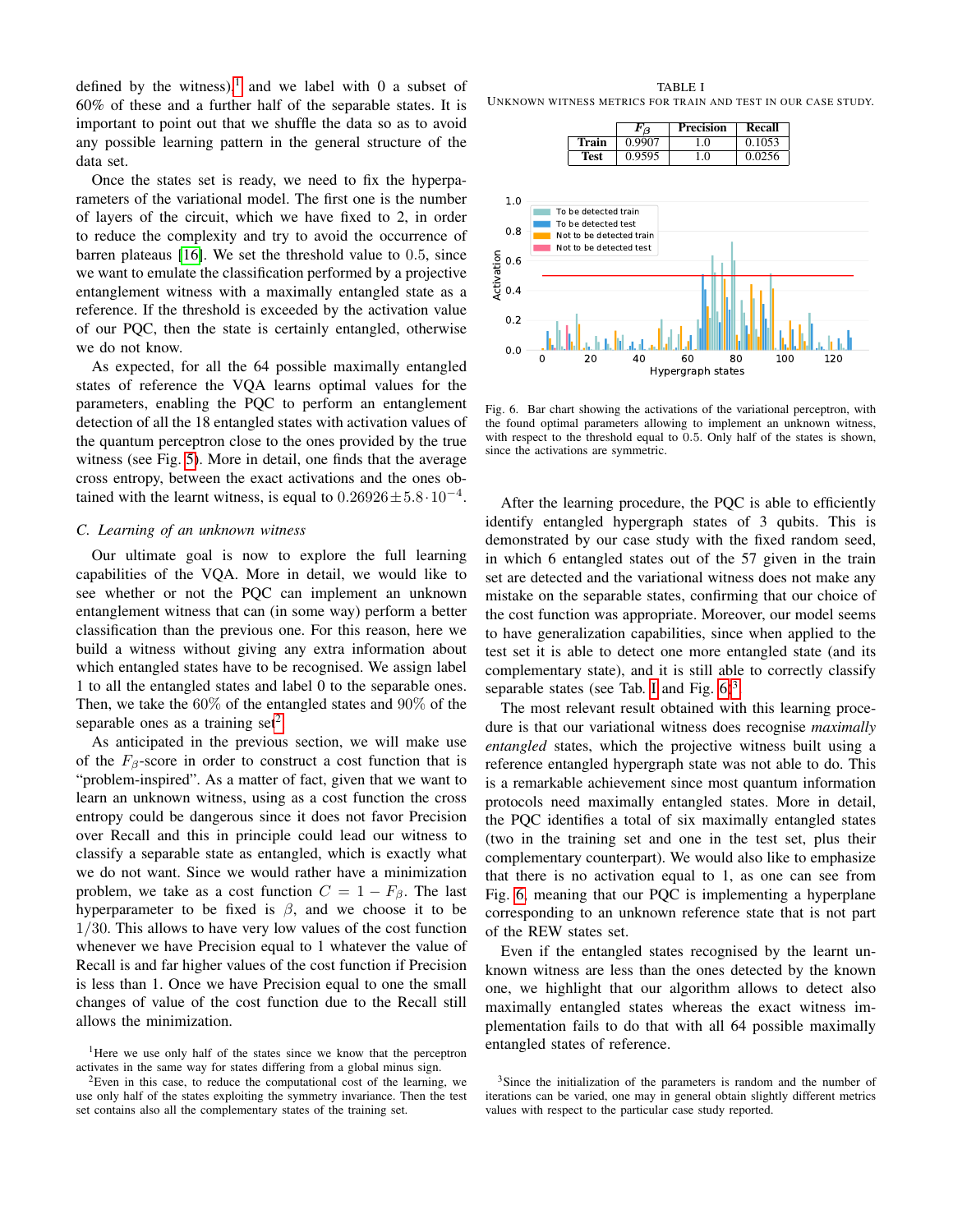# V. CONCLUSIONS

There have been few studies in which QML has been employed to analyse quantum data, so far. In most of the previous works addressing entanglement detection with QML, the accuracy levels were limited due to the complexity of the problem [\[31\]](#page-7-3), highlighting that the application of QML techniques to analyse quantum states is still at an initial stage.

Here we implement a hybrid quantum-classical algorithm allowing to learn an approximate (known and unknown) projective entanglement witness [\[49\]](#page-7-11), through the use of a recently introduced quantum perceptron algorithm [\[11\]](#page-6-12), [\[27\]](#page-7-2). These results might be relevant for applications of QML algorithms to perform analysis of quantum data in near-term quantum computers and allowing to outperform conventional approaches to solve the same task.

While classical ML algorithms have recently been employed to learn entanglement witnesses [\[43\]](#page-7-8)–[\[47\]](#page-7-9), our work provides the first example, to the best of our knowledge, in which an entanglement witness is learnt by purely QML techniques avoiding the requirement of tomographically complete data. As a matter of fact, a tomography (or at least some projections [\[47\]](#page-7-9)) of the quantum state is required in order to give this one as input to a classical ML algorithm. In this view, the use of a quantum computer allows to directly work on the input state without any previous tomography or projection.

There are many interesting directions worth exploring to extend the reach of the proposed technique. Future works may analyse more general classes of entangled states [\[36\]](#page-7-4), and comparing the capabilities of different ansätzes and optimizers, as well as changing the entanglement measure or modify the cost function with weights to take into account also different entanglement levels. These works will also benefit from the simulation of quantum noise, and the running on real quantum hardware in order to test the robustness of the approach.

#### **REFERENCES**

- <span id="page-6-0"></span>[1] V. Dunjko and P. Wittek, "A non-review of quantum machine learning: Trends and explorations," Quantum, vol. 4, p. 32, 2020.
- <span id="page-6-1"></span>[2] S. Lloyd, M. Mohseni, and P. Rebentrost, "Quantum algorithms for supervised and unsupervised machine learning," 2013. arXiv: [1307.0411.](https://arxiv.org/abs/1307.0411)
- <span id="page-6-2"></span>[3] M. Schuld and F. Petruccione, Supervised Learning with Quantum Computers. Springer International Publishing, 2018.
- <span id="page-6-3"></span>[4] F. Arute, K. Arya, R. Babbush, *et al.*, "Quantum supremacy using a programmable superconducting processor," Nature, vol. 574, no. 7779, pp. 505–510, 2019.
- [5] H.-S. Zhong, Y.-H. Deng, J. Qin, *et al.*, "Phaseprogrammable gaussian boson sampling using stimulated squeezed light," Phys. Rev. Lett., vol. 127, p. 180 502, 18 2021.
- <span id="page-6-4"></span>[6] Y. Wu, W.-S. Bao, S. Cao, *et al.*, "Strong quantum computational advantage using a superconducting quantum processor," Phys. Rev. Lett., vol. 127, p. 180 501, 18 2021.
- <span id="page-6-5"></span>[7] A. Abbas, D. Sutter, C. Zoufal, *et al.*, "The power of quantum neural networks," Nature Computational Science, vol. 1, no. 6, 403–409, 2021.
- <span id="page-6-6"></span>[8] S. Mangini, F. Tacchino, D. Gerace, *et al.*, "Quantum computing models for artificial neural networks," Europhysics Letters, vol. 134, no. 1, p. 10 002, 2021.
- <span id="page-6-7"></span>[9] A. Peruzzo, J. McClean, P. Shadbolt, *et al.*, "A variational eigenvalue solver on a photonic quantum processor," Nat. Commun., vol. 5, no. 1, 2014.
- [10] M. Benedetti, E. Lloyd, S. Sack, *et al.*, "Parameterized quantum circuits as machine learning models," Quantum Sci. Technol., vol. 5, no. 1, p. 019 601, 2020.
- <span id="page-6-12"></span>[11] F. Tacchino, S. Mangini, P. K. Barkoutsos, *et al.*, "Variational learning for quantum artificial neural networks," IEEE Transactions on Quantum Engineering, vol. 2, pp. 1–10, 2021.
- [12] A. Katabarwa, S. Sim, D. E. Koh, *et al.*, "Connecting geometry and performance of two-qubit parameterized quantum circuits," 2021. arXiv: [2106.02593.](https://arxiv.org/abs/2106.02593)
- [13] M. Cerezo, A. Arrasmith, R. Babbush, *et al.*, "Variational quantum algorithms," Nature Reviews Physics, vol. 3, no. 9, 625–644, 2021.
- [14] S. Sim, P. D. Johnson, and A. Aspuru-Guzik, "Expressibility and entangling capability of parameterized quantum circuits for hybrid quantum-classical algorithms," Adv. Quantum Technol., vol. 2, no. 12, p. 1 900 070, 2019.
- <span id="page-6-8"></span>[15] T. Hubregtsen, J. Pichlmeier, P. Stecher, *et al.*, "Evaluation of parameterized quantum circuits: On the relation between classification accuracy, expressibility, and entangling capability," Quantum Mach. Intell., vol. 3, no. 1, 2021.
- <span id="page-6-9"></span>[16] J. R. McClean, S. Boixo, V. N. Smelyanskiy, *et al.*, "Barren plateaus in quantum neural network training landscapes," Nat. Commun., vol. 9, no. 1, p. 4812, 2018.
- [17] Z. Holmes, K. Sharma, M. Cerezo, *et al.*, "Connecting ansatz expressibility to gradient magnitudes and barren plateaus," PRX Quantum, vol. 3, p. 010 313, 1 2022.
- [18] M. Cerezo, A. Sone, T. Volkoff, et al., "Cost function dependent barren plateaus in shallow parametrized quantum circuits," Nat. Commun., vol. 12, no. 1, 2021.
- [19] A. Arrasmith, M. Cerezo, P. Czarnik, *et al.*, "Effect of barren plateaus on gradient-free optimization," Quantum, vol. 5, p. 558, 2021.
- [20] T. L. Patti, K. Najafi, X. Gao, *et al.*, "Entanglement devised barren plateau mitigation," Physical Review Research, vol. 3, no. 3, 2021.
- [21] A. Arrasmith, Z. Holmes, M. Cerezo, *et al.*, "Equivalence of quantum barren plateaus to cost concentration and narrow gorges," 2021. arXiv: [2104.05868.](https://arxiv.org/abs/2104.05868)
- <span id="page-6-10"></span>[22] C. Ortiz Marrero, M. Kieferová, and N. Wiebe, "Entanglement-induced barren plateaus," PRX Quantum, vol. 2, p. 040 316, 4 2021.
- <span id="page-6-11"></span>[23] P. Rebentrost, M. Mohseni, and S. Lloyd, "Quantum" support vector machine for big data classification," Phys. Rev. Lett., vol. 113, no. 13, 2014.